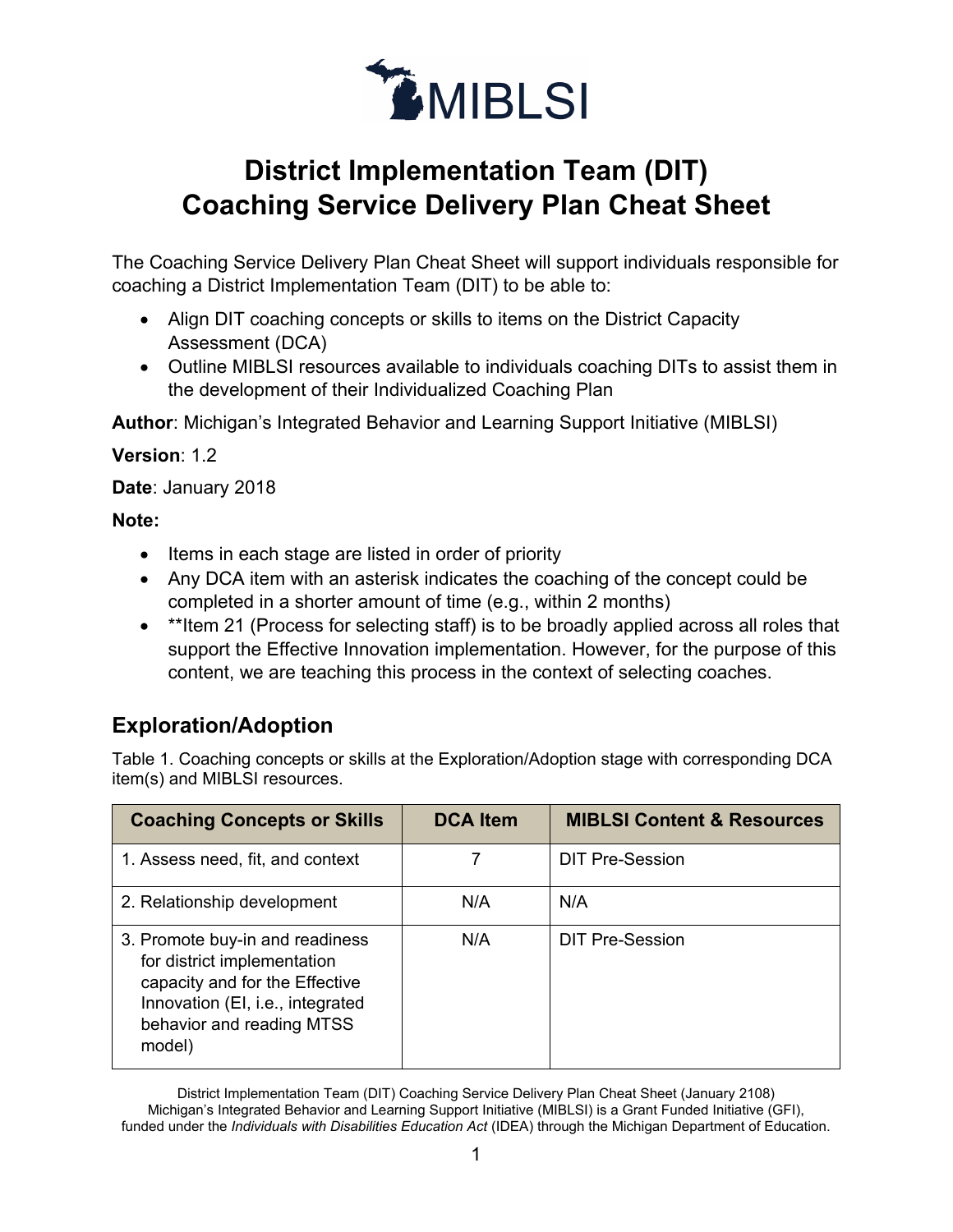

| <b>Coaching Concepts or Skills</b>                 | <b>DCA Item</b>       | <b>MIBLSI Content &amp; Resources</b> |
|----------------------------------------------------|-----------------------|---------------------------------------|
| 4. District Implementation Team<br>(DIT) formation | $1^*$ , $2^*$ , $3^*$ | Pre-Session                           |

### **Installation**

Table 2. Coaching concepts or skills at the Installation stage with corresponding DCA item(s) and MIBLSI resources.

|    | <b>Coaching Concepts or Skills</b>                                                                                                                                                                                                                             | <b>DCA Item</b>           | <b>MIBLSI Content &amp; Resources</b>                                       |
|----|----------------------------------------------------------------------------------------------------------------------------------------------------------------------------------------------------------------------------------------------------------------|---------------------------|-----------------------------------------------------------------------------|
|    | 1. DIT development (roles and<br>responsibilities identified,<br>meeting schedule, meeting<br>notes, action plan, decision<br>making protocol)                                                                                                                 | $4^*$                     | Module 4.0                                                                  |
| 2. | Effective Innovation (EI) fluency                                                                                                                                                                                                                              | N/A                       | Module 1.0                                                                  |
|    | (data, systems, practices<br>outlined in SWPBIS-TFI, R-<br>TFIs)<br>a. PBIS / Positive School<br>Climate (PSC)<br>b. School-Wide Reading<br>Model (elementary)<br>c. School-Wide Content Area<br>Reading Model (secondary)<br>d. MIDATA: MIBLSI Data<br>System |                           | Module 3.0                                                                  |
|    |                                                                                                                                                                                                                                                                |                           | School-wide PBIS Tiered Fidelity<br>Inventory                               |
|    |                                                                                                                                                                                                                                                                |                           | <b>Reading Tiered Fidelity Inventory</b><br><b>Elementary Level Edition</b> |
|    | 3. Communication protocol<br>development and use<br>a. DIT to SLT<br>b. Other groups / teams and<br>stakeholders whose work<br>impacts the Effective<br>Innovation (e.g., Board of<br>Education, ISD IT)                                                       | 10                        | Module 5.0                                                                  |
|    | 4. Barrier removal process                                                                                                                                                                                                                                     | 11, 12                    | Module 5.0                                                                  |
| 4. | <b>District Coaching System</b><br>development                                                                                                                                                                                                                 | 25, 21, 22, 23,<br>26, 27 | Module 6.0                                                                  |
| 5. | Effective Innovation alignment                                                                                                                                                                                                                                 | 6                         | Module 7.0                                                                  |

District Implementation Team (DIT) Coaching Service Delivery Plan Cheat Sheet (January 2108) Michigan's Integrated Behavior and Learning Support Initiative (MIBLSI) is a Grant Funded Initiative (GFI), funded under the *Individuals with Disabilities Education Act* (IDEA) through the Michigan Department of Education.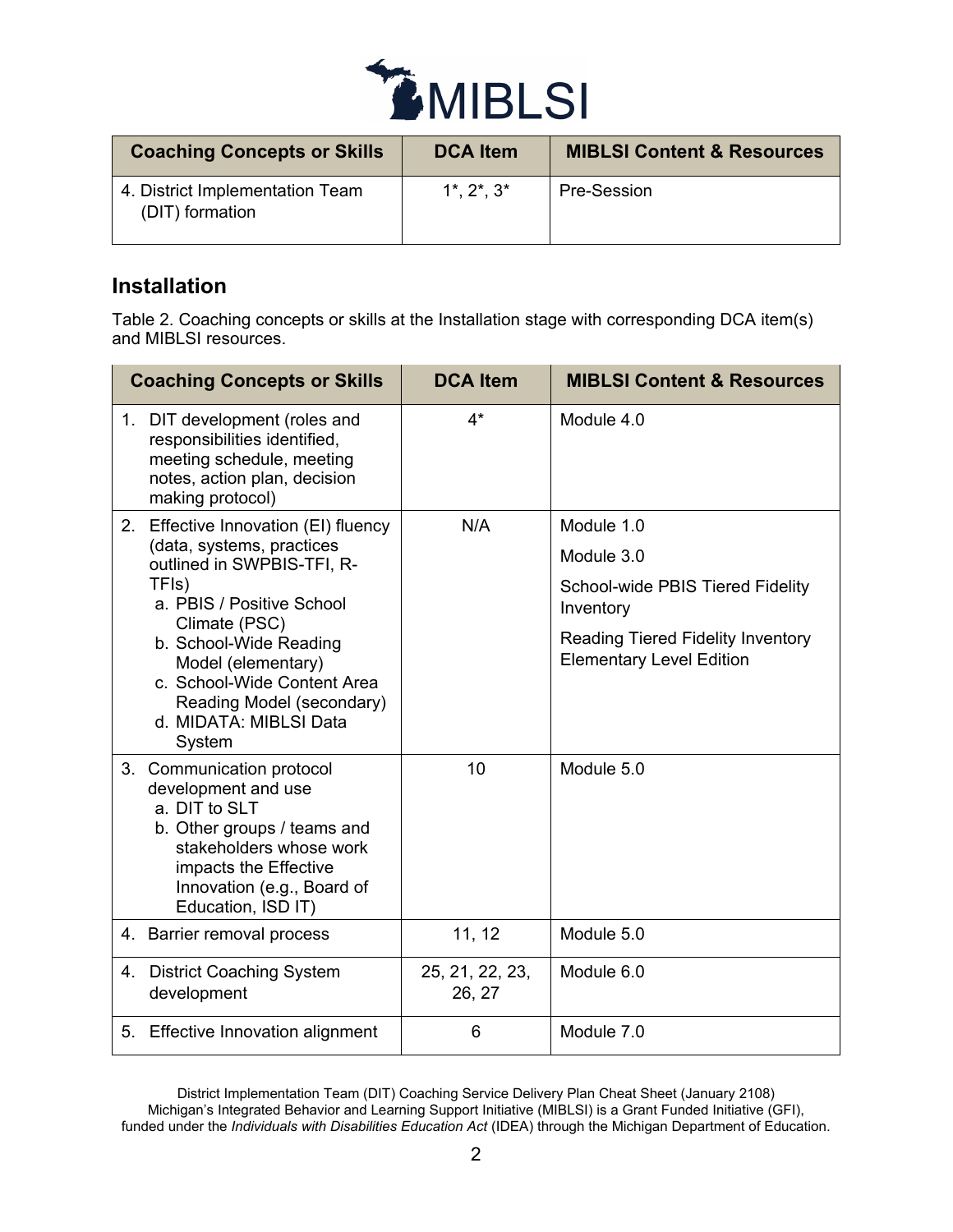

|    | <b>Coaching Concepts or Skills</b>                                                                                                                                                                                          | <b>DCA Item</b> | <b>MIBLSI Content &amp; Resources</b> |
|----|-----------------------------------------------------------------------------------------------------------------------------------------------------------------------------------------------------------------------------|-----------------|---------------------------------------|
| 6. | Effective Innovation selection<br>process                                                                                                                                                                                   | 5               | Module 8.0                            |
|    | 7. Development of the MTSS<br>Implementation Plan                                                                                                                                                                           | $8*$            | Module 4.0                            |
| 8. | Developing readiness across<br>schools for the EI (e.g.,<br>exploration, installation)<br>a. School Leadership Team<br>selection/confirmation,<br>clarity in responsibilities to<br>support the implementation<br>of the El | 18              | Module 2.0                            |

#### **Implementation**

Table 3. Coaching concepts or skills at the Implementation stage and corresponding DCA item(s) and MIBLSI resources.

| <b>Coaching Concepts or Skills</b>                                                                                                           | <b>DCA Item</b> | <b>MIBLSI Content &amp; Resources</b>                                                                                                                                                                                                                                                                                                                                               |
|----------------------------------------------------------------------------------------------------------------------------------------------|-----------------|-------------------------------------------------------------------------------------------------------------------------------------------------------------------------------------------------------------------------------------------------------------------------------------------------------------------------------------------------------------------------------------|
| Data support:<br>a. MIDATA use<br>b. Installation of school-level<br>data and data systems<br>(SWIS, PBIS Assessments,<br>DIBELS, EWI, SRSS) | $13^*$ , $14^*$ | Module 3.0<br>District and school data review<br>process<br>Data coordination professional<br>learning:<br><b>SWIS Facilitator Training</b><br>Swift at SWIS<br>٠<br><b>DIBELS Next Mentor Workshop</b><br>٠<br><b>EWS Coordinator Training</b><br>$\bullet$<br><b>Reading Data Coordinator</b><br>٠<br>webinars / support modules<br><b>SRSS Coordinator Training</b><br>$\bullet$ |

District Implementation Team (DIT) Coaching Service Delivery Plan Cheat Sheet (January 2108) Michigan's Integrated Behavior and Learning Support Initiative (MIBLSI) is a Grant Funded Initiative (GFI), funded under the *Individuals with Disabilities Education Act* (IDEA) through the Michigan Department of Education.